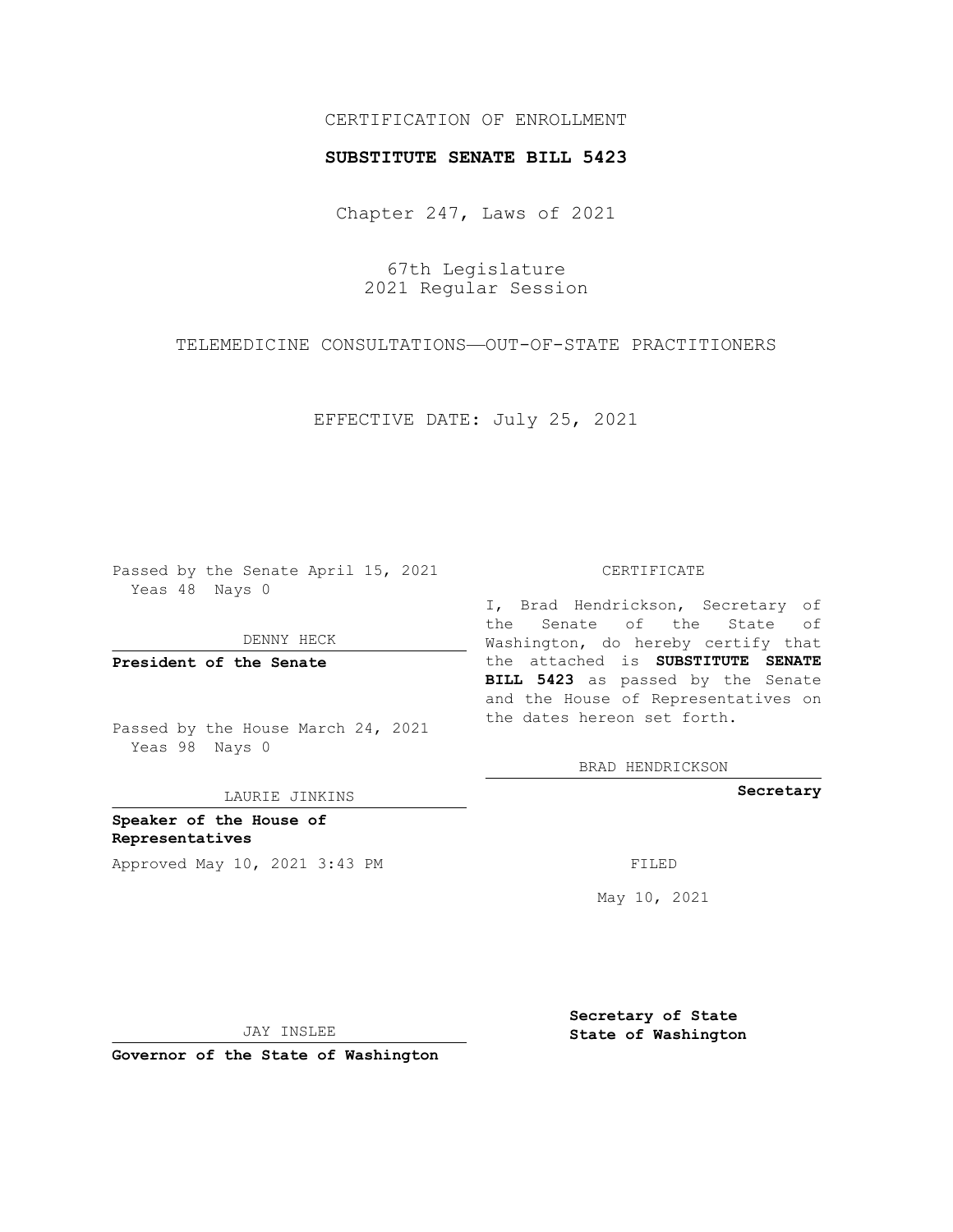## **SUBSTITUTE SENATE BILL 5423**

AS AMENDED BY THE HOUSE

Passed Legislature - 2021 Regular Session

# **State of Washington 67th Legislature 2021 Regular Session**

**By** Senate Health & Long Term Care (originally sponsored by Senators Rivers, Cleveland, and Holy)

READ FIRST TIME 02/11/21.

1 AN ACT Relating to telemedicine consultations; and amending RCW 2 18.71.030 and 18.57.040.

3 BE IT ENACTED BY THE LEGISLATURE OF THE STATE OF WASHINGTON:

4 **Sec. 1.** RCW 18.71.030 and 2019 c 270 s 3 are each amended to 5 read as follows:

 Nothing in this chapter shall be construed to apply to or interfere in any way with the practice of religion or any kind of treatment by prayer; nor shall anything in this chapter be construed 9 to prohibit:

10 (1) The furnishing of medical assistance in cases of emergency 11 requiring immediate attention;

12 (2) The domestic administration of family remedies;

13 (3) The administration of oral medication of any nature to 14 students by public school district employees or private elementary or 15 secondary school employees as provided for in chapter 28A.210 RCW;

 (4) The practice of dentistry, osteopathic medicine and surgery, nursing, chiropractic, podiatric medicine and surgery, optometry, naturopathy, or any other healing art licensed under the methods or 19 means permitted by such license;

20 (5) The practice of medicine in this state by any commissioned 21 medical officer serving in the armed forces of the United States or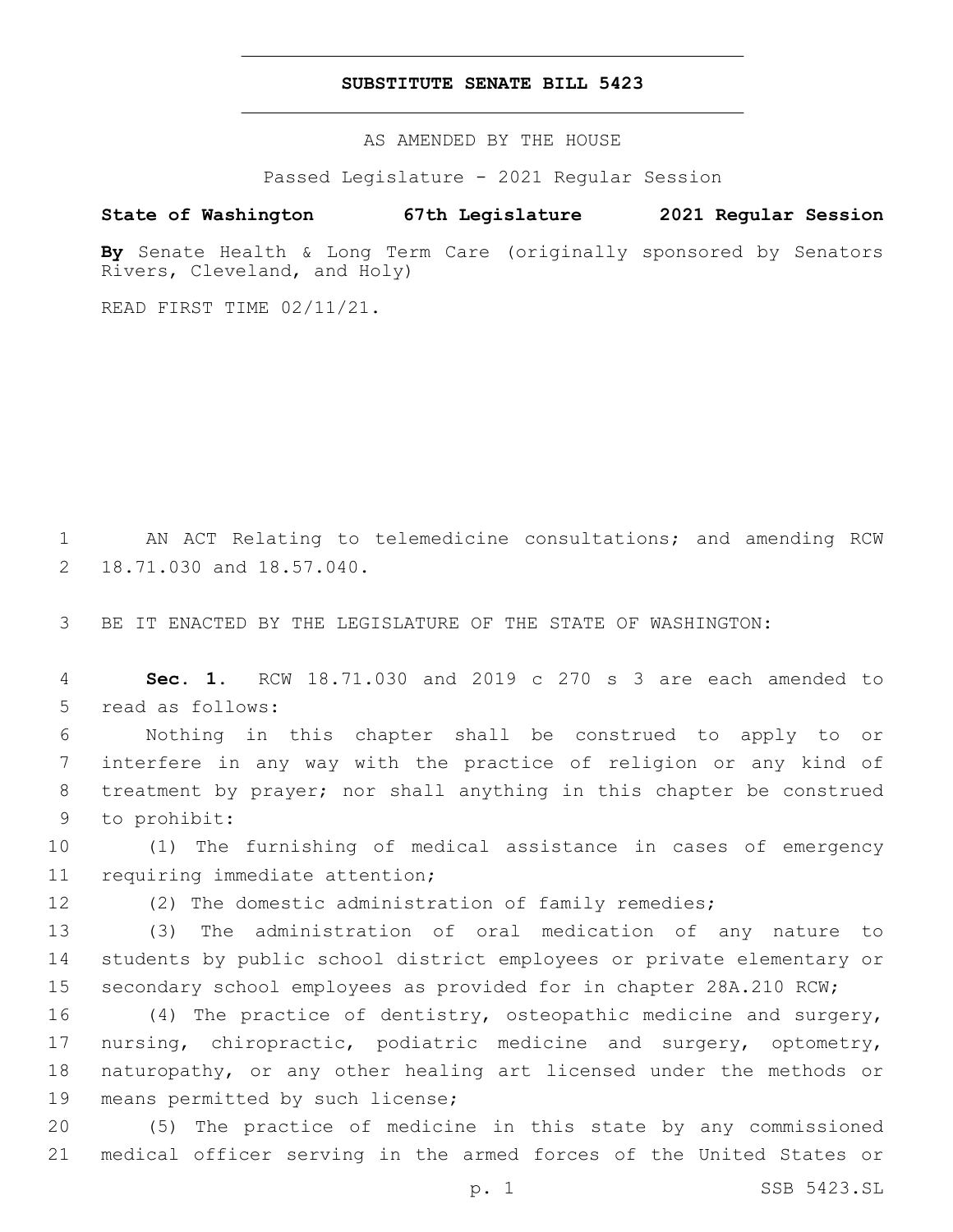public health service or any medical officer on duty with the United States veterans administration while such medical officer is engaged in the performance of the duties prescribed for him or her by the 4 laws and regulations of the United States;

 (6) The consultation through telemedicine or other means by a practitioner, licensed by another state or territory in which he or she resides, with a practitioner licensed in this state who has responsibility for the diagnosis and treatment of the patient within 9 this state;

10 (7) The in-person practice of medicine by any practitioner licensed by another state or territory in which he or she resides, provided that such practitioner shall not open an office or appoint a 13 place of meeting patients or receiving calls within this state;

14  $((+7+))$   $(8)$  The practice of medicine by a person who is a regular student in a school of medicine approved and accredited by the 16 commission if:

 (a) The performance of such services is only pursuant to a regular course of instruction or assignments from his or her 19 instructor  $((\theta \oplus))$ ; or

 (b) Such services are performed only under the supervision and control of a person licensed pursuant to this chapter; or

 (c)(i) Such services are performed without compensation or expectation of compensation as part of a volunteer activity;

 (ii) The student is under the direct supervision and control of a pharmacist licensed under chapter 18.64 RCW, an osteopathic physician and surgeon licensed under chapter 18.57 RCW, or a registered nurse or advanced registered nurse practitioner licensed under chapter 28 18.79 RCW;

 (iii) The services the student performs are within the scope of practice of: (A) A physician licensed under this chapter; and (B) the 31 person supervising the student;

 (iv) The school in which the student is enrolled verifies the student has demonstrated competency through his or her education and 34 training to perform the services; and

 (v) The student provides proof of current malpractice insurance to the volunteer activity organizer prior to performing any services;

 $(1+8)$ ) (9) The practice of medicine by a person serving a period of postgraduate medical training in a program of clinical medical training sponsored by a college or university in this state or by a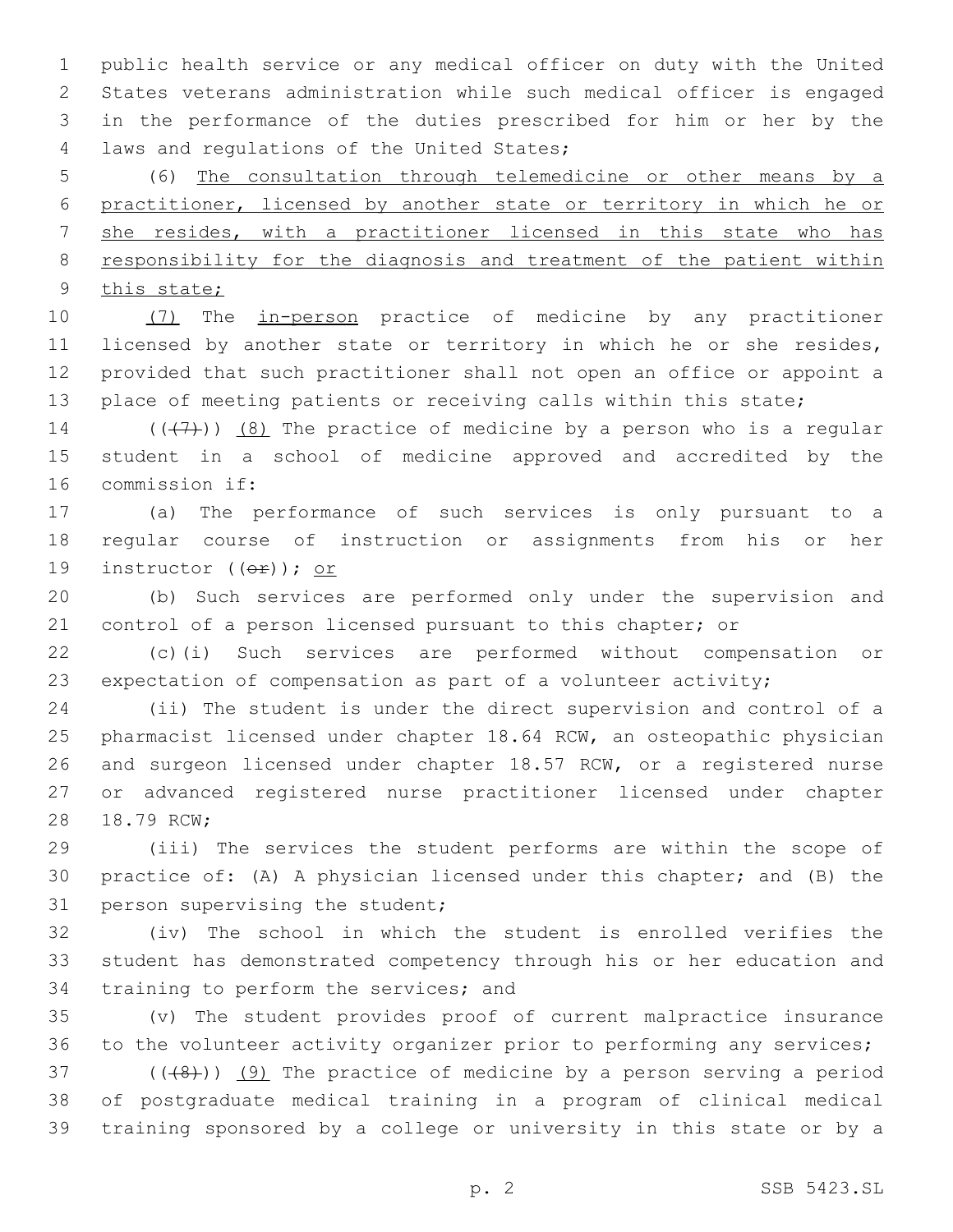hospital accredited in this state, however, the performance of such services shall be only pursuant to his or her duties as a trainee;

 ( $(\frac{49}{10})$  The practice of medicine by a person who is regularly enrolled in a physician assistant program approved by the commission, however, the performance of such services shall be only pursuant to a regular course of instruction in said program and such services are performed only under the supervision and control of a 8 person licensed pursuant to this chapter;

9 (( $(10)$ ) (11) The practice of medicine by a licensed physician assistant which practice is performed under the supervision and 11 control of a physician licensed pursuant to this chapter;

 $((+11))$   $(12)$  The practice of medicine, in any part of this state which shares a common border with Canada and which is surrounded on three sides by water, by a physician licensed to practice medicine 15 and surgery in Canada or any province or territory thereof;

 $((+12))$   $(13)$  The administration of nondental anesthesia by a dentist who has completed a residency in anesthesiology at a school of medicine approved by the commission, however, a dentist allowed to administer nondental anesthesia shall do so only under authorization of the patient's attending surgeon, obstetrician, or psychiatrist, and the commission has jurisdiction to discipline a dentist practicing under this exemption and enjoin or suspend such dentist from the practice of nondental anesthesia according to this chapter 24 and chapter 18.130 RCW;

25 (((413))) (14) Emergency lifesaving service rendered by a physician's trained advanced emergency medical technician and paramedic, as defined in RCW 18.71.200, if the emergency lifesaving service is rendered under the responsible supervision and control of 29 a licensed physician;

30 (( $(14)$ )) (15) The provision of clean, intermittent bladder catheterization for students by public school district employees or private school employees as provided for in RCW 18.79.290 and 28A.210.280.33

 **Sec. 2.** RCW 18.57.040 and 2019 c 270 s 2 are each amended to 35 read as follows:

- Nothing in this chapter shall be construed to prohibit:
- 37 (1) Service in the case of emergency;
- (2) The domestic administration of family remedies;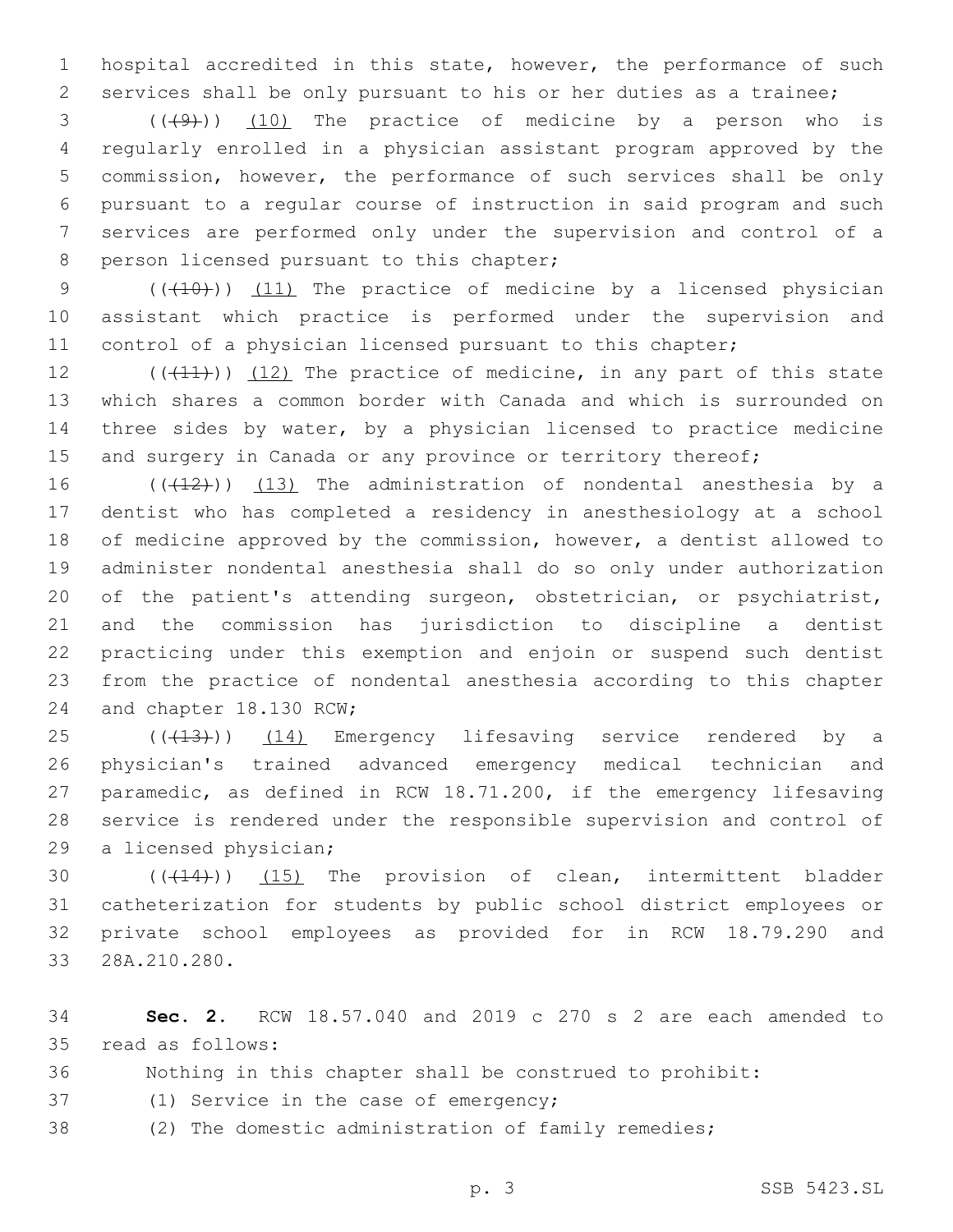(3) The practice of midwifery as permitted under chapter 18.50 2 RCW;

 (4) The practice of osteopathic medicine and surgery by any commissioned medical officer in the United States government or military service or by any osteopathic physician and surgeon employed by a federal agency, in the discharge of his or her official duties;

 (5) Practice by a dentist licensed under chapter 18.32 RCW when 8 engaged exclusively in the practice of dentistry;

 (6) The consultation through telemedicine or other means by a 10 practitioner, licensed by another state or territory in which he or 11 she resides, with a practitioner licensed in this state who has responsibility for the diagnosis and treatment of the patient within 13 this state;

14 (7) ((Practice)) In-person practice by any osteopathic physician and surgeon from any other state or territory in which he or she resides: PROVIDED, That such practitioner shall not open an office or appoint a place of meeting patients or receive calls within the 18 limits of this state;

19  $((+7+))$   $(8)$  Practice by a person who is a student enrolled in an accredited school of osteopathic medicine and surgery approved by the 21 board if:

 (a) The performance of such services is only pursuant to a course 23 of instruction or assignments from his or her instructor or school, and such services are performed only under the supervision of a person licensed pursuant to this chapter or chapter 18.71 RCW; or

 (b)(i) Such services are performed without compensation or expectation of compensation as part of a volunteer activity;

 (ii) The student is under the direct supervision and control of a pharmacist licensed under chapter 18.64 RCW, a physician licensed under chapter 18.71 RCW, an osteopathic physician and surgeon 31 licensed under this chapter ((18.57 RCW)), or a registered nurse or advanced registered nurse practitioner licensed under chapter 18.79 33 RCW;

 (iii) The services the student performs are within the scope of practice of: (A) An osteopathic physician and surgeon licensed under this chapter; and (B) the person supervising the student;

 (iv) The school in which the student is enrolled verifies the student has demonstrated competency through his or her education and 39 training to perform the services; and